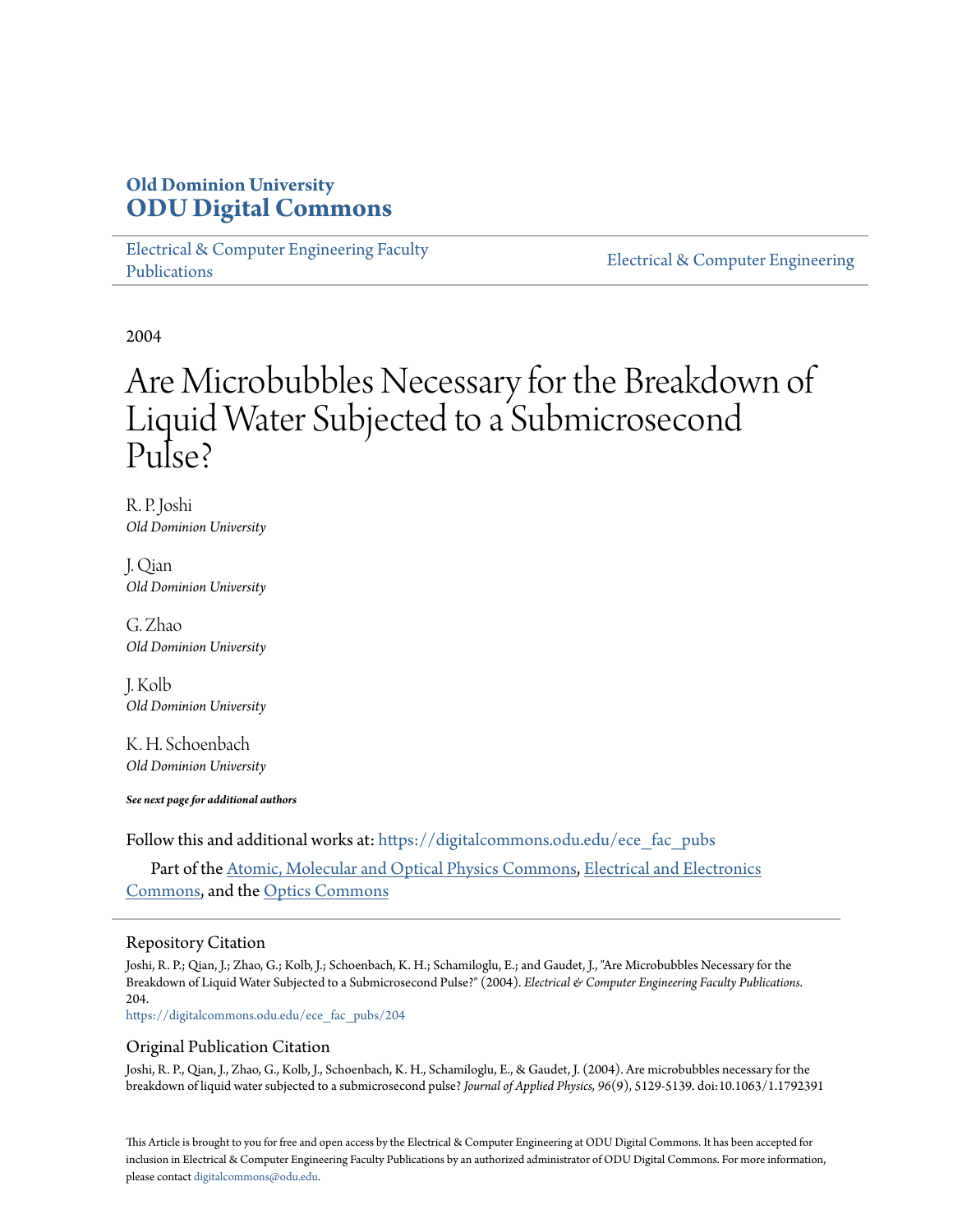### **Authors**

R. P. Joshi, J. Qian, G. Zhao, J. Kolb, K. H. Schoenbach, E. Schamiloglu, and J. Gaudet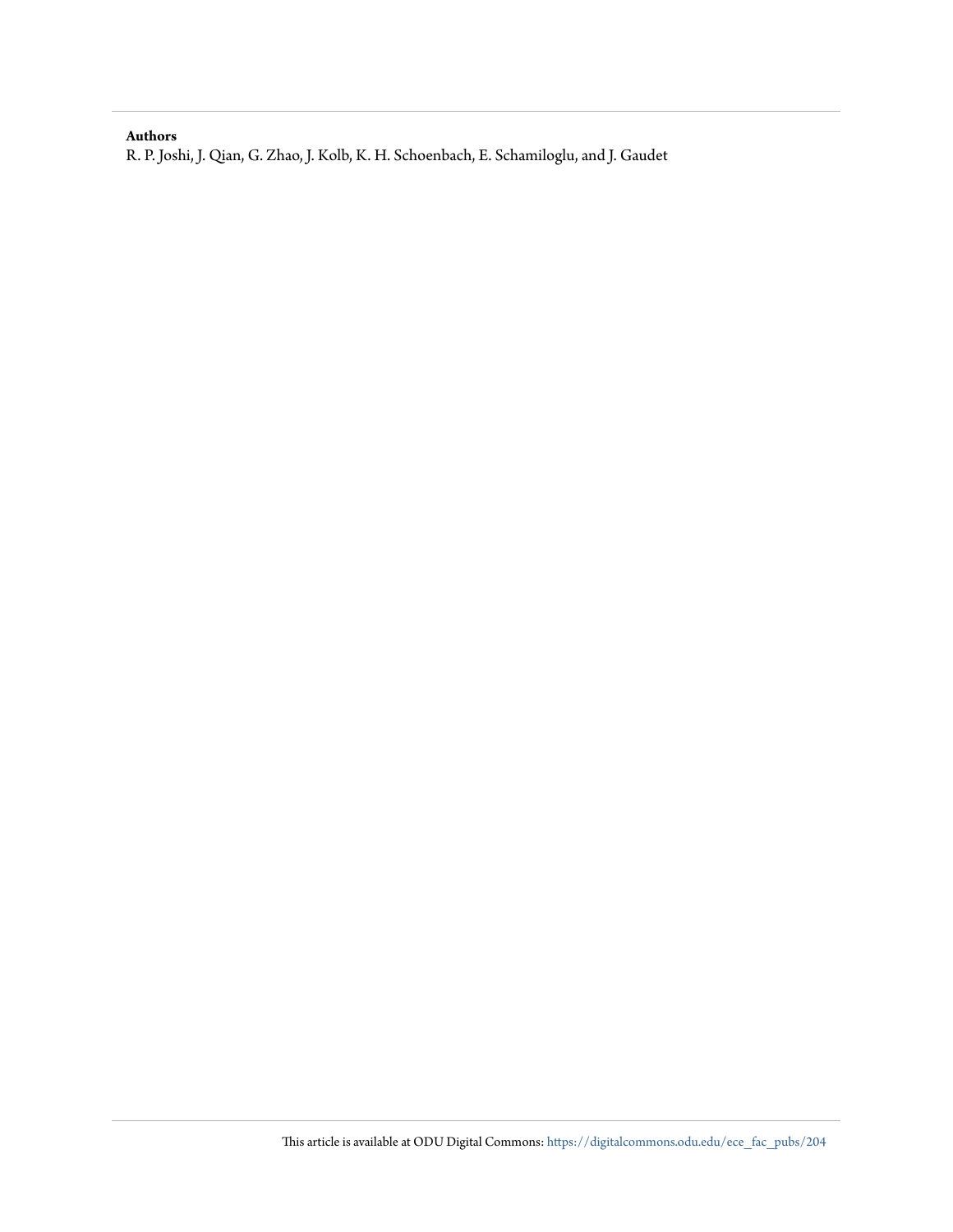# **Are microbubbles necessary for the breakdown of liquid water subjected to a submicrosecond pulse?**

R. P. Joshi,<sup>a)</sup> J. Qian, G. Zhao, J. Kolb, and K. H. Schoenbach *Department of Electrical and Computer Engineering Old Dominion University, Norfolk, Virginia 23529-0246*

E. Schamiloglu and J. Gaudet

*Department of Electrical and Computer Engineering, University of New Mexico, Albuquerque, New Mexico 87131*

(Received 7 June 2004; accepted 16 July 2004)

Electrical breakdown in homogeneous liquid water for an  $\sim$ 100 ns voltage pulse is analyzed. It is shown that electron-impact ionization is not likely to be important and could only be operative for low-density situations or possibly under optical excitation. Simulation results also indicate that field ionization of liquid water can lead to a liquid breakdown provided the ionization energies were very low in the order of 2.3 eV. Under such conditions, an electric-field collapse at the anode and plasma propagation toward the cathode, with minimal physical charge transport, is predicted. However, the low, unphysical ionization energies necessary for matching the observed current and experimental breakdown delays of  $\sim$ 70 ns precludes this mechanism. Also, an ionization within the liquid cannot explain the polarity dependence nor the stochastic-dendritic optical emission structures seen experimentally. It is argued here that electron-impact ionization within randomly located microbubbles is most likely to be responsible for the collective liquid breakdown behaviors. © *2004 American Institute of Physics*. [DOI: 10.1063/1.1792391]

#### **I. INTRODUCTION**

There is a considerable interest in the study of electrical breakdown in water (and other liquids) for a variety of reasons. <sup>1</sup> Practical applications of dielectric liquids include switching elements for pulsed power systems, $2 \text{ use in energy}$ storage, as water-filled gaps for the design of acoustic equipment, $3,4$  the insulation of high-voltage devices, $5$  and as the medium in spark erosion machines.<sup>6</sup> Generally, for highvoltage-pulsed power systems, solids or gases at high pressure have been used as the dielectric material. However, the use of polar liquids seems to have advantages for both energy storage and switch media, particularly for the nanosecond pulse generators. Polar liquids not only have a high dielectric constant but have also a higher breakdown strength than compressed gases.<sup>7</sup> Water, for example, has been used and found to hold off electrical fields beyond 1 MV/cm for durations up to hundreds of nanosecond. $8,9$  In comparison to solids, their ability to circulate leads to a better thermal management and easier removal of debris after breakdown. Liquid dielectrics are also better suited for applications involving complex geometries.

The electrical behavior of dielectric liquids (especially water) subjected to high electric fields has been intensively studied, $11-19$  especially for voltage durations of microseconds or longer. Despite a large body of experimental observations, there is still no comprehensive understanding of the inherent breakdown physics. Part of the problem is that liquids lack the long-range order and periodicity that are inherent in solids. Also, in contrast to gases, the molecular density is much higher, which significantly enhances the collective clustering

effects and formation of trimers, tetramers, and pentamers.20,21 Water breakdown presents a complex and dynamical, many-body problem. Another complication is that conduction is strongly influenced by both the liquidelectrode interface and bulk properties that include a variety of electric-field and temperature-dependent processes. $22-24$ For relatively long-voltage pulse durations of microseconds or higher, two competing theories of liquid breakdown in water have emerged: (i) A bubble-initiated breakdown process and (ii) an electronic impact-ionization process. For such long-voltage pulses, it is postulated that liquid electrical breakdown proceeds through the creation and propagation of streamers over regions of low density.<sup>16,25–28</sup> The propagation of streamers during water breakdown is explained on the basis of liquid water evaporation at the tip of the streamer due to substantial local heating. $^{23}$ 

The proposed electron-initiated mechanism does not appear to be very plausible for several reasons: (i) Firstly, electron avalanche processes in liquids are nearly negligible.<sup>10</sup> As our own calculations in this contribution will demonstrate, relatively high scattering cross sections coupled with the largely isotropic elastic scattering excludes the possibility for the electrons in water to acquire significant kinetic energy for impact ionization. The electrons are most likely to undergo a large number of random scattering events (i.e., exhibit a very short mean free path), and quickly attach to neutral molecules to form "electron bubble,"<sup>29,30</sup> or recombine with positive ions. (ii) Secondly, free electrons are generally absent in water because an enormous increase in entropy is required to convert an electron into a negative ion by attachment. This dearth of free electrons can alternatively be viewed as arising from the large "band gap" of water, which

0021-8979/2004/96(9)/5129/11/\$22.00 5129 5129 5129 C 2004 American Institute of Physics

Electronic mail: rjoshi@odu.edu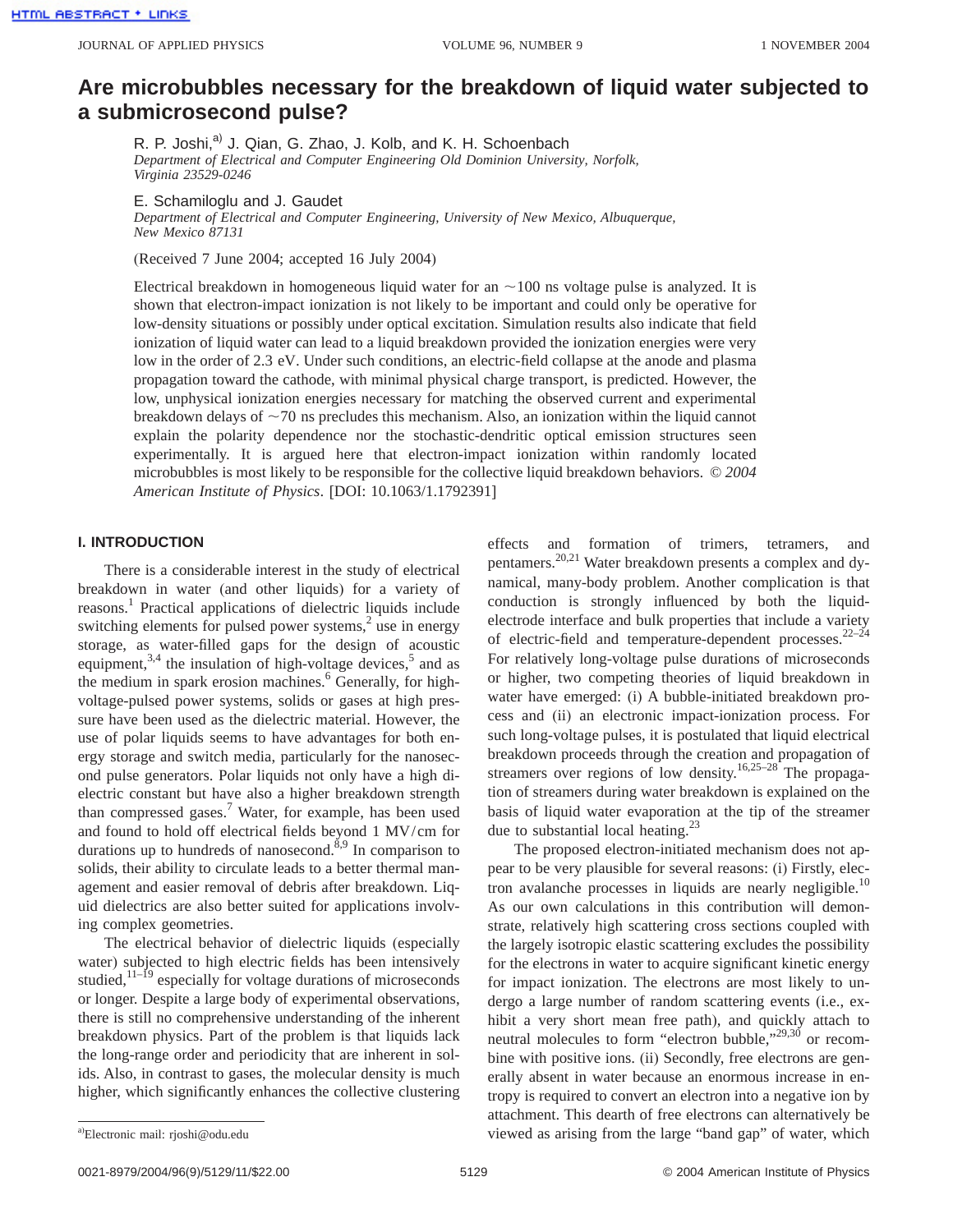is  $\sim$ 8.5 eV,<sup>31</sup> and the high barrier height between the metalliquid interface. Furthermore, recent experimental data clearly shows that free electrons are quickly solvated within  $\sim$ 1 ps time scales.<sup>32</sup> Hence, the probability for a freeelectron population is likely to be negligible. (iii) Finally, the observed dependence of breakdown on hydrostatic pressure and voltage pulse duration point toward the predominance of the vapor bubble formation process. For example, a high hydrostatic pressure inhibits bubble formation resulting in an observed increase of the hold-off strength. $33$  Similarly, since longer pulses allow more time for bubble nucleation, they lead to decreases in the required breakdown field.

A scenario of internal heating with bubble formation can only be possible if the duration of the applied voltage is sufficiently long, i.e., at least in the  $10-100 \mu s$  range or larger. In recent experiments within our research group and elsewhere, the breakdown of water-filled switches has been observed with short 200 ns voltage pulses.2,9 This time duration is too small for any significant heating. Temperature increases of less than 6 K are predicted<sup>34</sup> for these situations. Moreover, a simple application of the electrostatic image method demonstrates that charged particles immersed in the high dielectric water medium cannot penetrate to any naturally occurring microbubbles, due to the inherent electrostatic Coulomb repulsion.<sup>35</sup> Hence, a separate mechanism, differing from the traditional viewpoint, has to be considered for the initiation of breakdown in liquids by a short, submicrosecond electrical pulse. A possibility is the natural existence of a random distribution of microbubbles within the liquid due to dissolved gases, even in the absence of any internal heating.

A second important issue in the liquid breakdown concerns the distinct polarity effects.<sup>1,36–39</sup> For example, in the wire-plane geometry that has been extensively studied, two types of behaviors are exhibited depending on whether the wire electrode is the anode or the cathode. In case of a wire anode (positive polarity), the breakdown is accompanied by bushy filamentary streamers and optical emission. In general, the streamer propagation velocity is voltage dependent and displays several modes.<sup>40</sup> The negative biasing of the wire electrode, on the other hand, leads to a higher voltage requirement for breakdown, $41$  and streamers take longer to form. The geometric form of the streamers is also different. Such a polarity dependence is not well understood, and a physical basis remains elusive. Based on gas discharge physics, one might expect the liquid water breakdown to be initiated at the cathode due to possible contributions of electronic injection. The experimental data, however, suggests otherwise, and instead indicates that other mechanisms must be relevant to the breakdown process.

Here, we attempt to seek, probe, and quantitatively investigate the possibility of electrical breakdown and the polarity effects on the basis of the on-going physical processes in a homogeneous liquid medium. It will be shown that the breakdown in a homogeneous medium (e.g., without any air bubbles) is difficult and would require much higher applied voltages than the experimentally observed. In our study, we include details of the field-assisted charge transport at the liquid-metal interface and asymmetries at the cathode and anode based on the differences in the energy levels of positive and negative ions (for example,  $OH^-$  and  $H_3O^+$ ). For example, positive ions favor electronic transitions by forming potential wells for electrons, whereas negative ions present repulsive barriers. Hence, cathodes, for example, can be expected to have relatively larger conduction currents as compared to anodes. Consequently, cathode neighborhoods would not facilitate as large a displacement current and associated buildup of electric fields. Conduction across the anode is shown here to be strongly field controlled with a sharp switchlike characteristic in the conductance.

On the basis of Monte Carlo calculations, it is also shown that free-electron transport and possible impact ionization by electrons would be virtually absent for short-pulse conditions. The electron-initiated processes can only become possible at low water density, as might arise, for example, through a heat-generated bubble formation or under nonthermal, nonequilibrium conditions of optical excitation.

We also investigate the possible role of field ionization (the Zener-tunneling process) in water as a mechanism for charge creation. Field ionization (or field assisted, intermolecular electron transfer) can be expected to initiate within the regions of the highest electric field. In the absence of internal inhomogeneities, the likely location of high electric stresses would be at the electrodes due to the space-charge and geometric field-enhancement effects. The high interface fields can be expected to be further enhanced by fielddependent decreases in dielectric constant due to dipole orientational effects. $42$  Our simulations demonstrate that for the field ionization to be responsible for the water breakdown in keeping with the experimental observations, the ionization energy needs to be in the order of 2.3 eV. Based on this process, an electric-field collapse at the anode with a fast propagation toward the cathode side is predicted. However, if the ionization energies are actually much larger (as in the case of an isolated water molecule), then different processes such as internal microbubble distributions, Grotthuss type, $4$ , field-modulated mobility mechanisms, or intermolecular electron transfers associated with local potential fluctuation might be at work. The exact ionization energy parameter is difficult to ascertain because it is determined by the collective many-body effects and the local molecular structure, and so, could quite possibly be a random variable about a fixed mean value.

#### **II. MONTE CARLO ANALYSIS TO ASSESS POSSIBLE ELECTRON-INITIATED IONIZATION IN LIQUID WATER**

In theory, the impact ionization by energetic electrons emitted from the cathode could be considered a possible route for liquid breakdown. While this likelihood has been suggested in the past, we are not aware of any detailed analysis or evaluation of this process. This has partly been due to the unavailability of various scattering cross sections. Though reports of Monte Carlo simulations for water vapor have existed,  $44$  cross sections for the high-density liquid water became known only very recently.<sup>45</sup>

Here, we carry out three-dimensional, time-dependent Monte Carlo analyses of cathode initiated, electron transport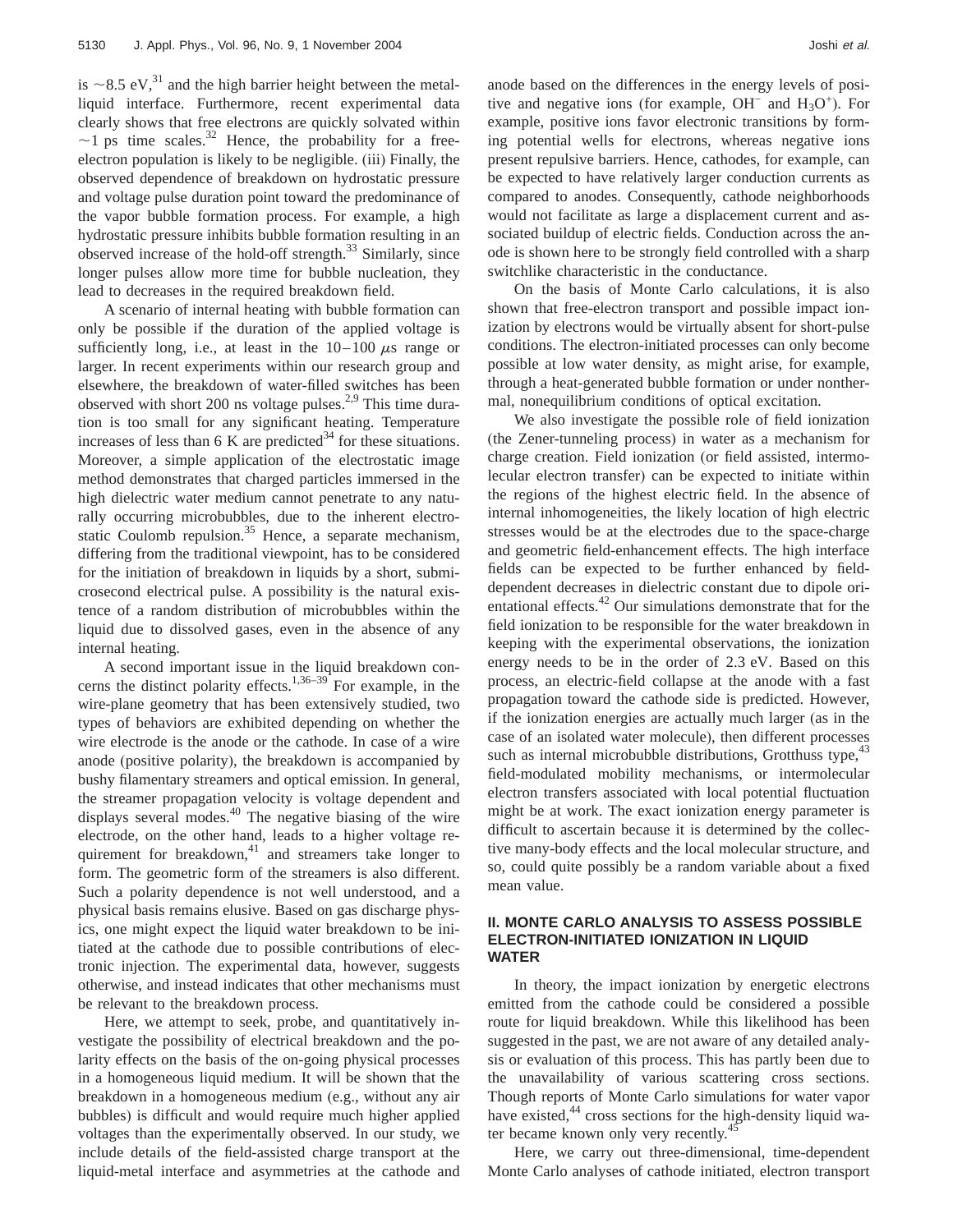in liquid water. The details such as the electron energy distribution, the possibility of secondary electron generation, drift velocities, and spatial distribution of injected electron swarms are evaluated. Electrons in liquid water undergo an energy-dependent scattering that can be either elastic, inelastic ionization, or inelastic excitation.<sup>45</sup> The latter includes transitions toward the Rydberg or degenerate states, attachment leading to negative-ion generation, vibrational and rotational excitations, and excitation of the OH<sup>\*</sup>, H<sup>\*</sup>, and O<sup>\*</sup> radicals. In our analysis, the energy-dependent cross sections  $S(E)$  were parameterized based on a recent data report.<sup>45</sup> The following mathematical expressions with the cross section *S* in units of per square centimeter and the energy *E* in units of electron volt were obtained. For elastic scattering

$$
log_{10}(S) = 0.06769[log_{10}(E)]^{3} + 0.4833[log_{10}(E)]^{2}
$$
  
- 1.848[log<sub>10</sub>(E)] - 13.288. (1)

For ionization, the following piecewise curve fit resulted in:

$$
S = \{13.86[\log_{10}(E)]^5 - 106.6[\log_{10}(E)]^4
$$
  
+ 319.4[log<sub>10</sub>(E)]<sup>3</sup> - 465.5[log<sub>10</sub>(E)]<sup>2</sup>} × 10<sup>-16</sup>  
+ {333.6[log<sub>10</sub>(E)] - 95.11} × 10<sup>-16</sup>, (2a)

for 13.5  $eV < E < 120$  eV and

$$
S = \left\{ \begin{array}{c} 0.6391[\log_{10}(E)]^6 - 12.20[\log_{10}(E)]^5 + 95.25[\log_{10}(E)]^4 \\ - 388.4[\log_{10}(E)]^3 + 871.1[\log_{10}(E)]^2 - 1019[\log_{10}(E)] + 488.5 \end{array} \right\} \times 10^{-16}
$$
(2b)

for 120 eV $\leq E \leq 10^4$  eV.

There are a number of collective excitation processes that can occur (for example, Ref. 45). We have parameterized all of them, but for brevity, we have provided expressions for only the most dominant ones. The cross sections for electronic scattering toward the degenerate states  $\vec{A}_1$ B<sub>1</sub> were obtained as follows:

$$
log_{10}(S) = -237.4[log_{10}(E)]^{4} + 1122[log_{10}(E)]^{3}
$$

$$
-1991[log_{10}(E)]^{2} + 1574[log_{10}(E)] - 486.0
$$
(3a)

for 10  $eV \leq E \leq 20 eV$ ,

$$
log_{10}(S) = -0.1323[log_{10}(E)]^{4} + 1.471[log_{10}(E)]^{3}
$$

$$
-6.048[log_{10}(E)]^{2} + 10.21[log_{10}(E)] - 22.94
$$
(3b)

for 20  $eV \leq E \leq 500$  eV.

The cross sections for electronic scattering toward the degenerate states  $B_1\overline{A_1}$  were obtained as follows:

$$
log_{10}(S) = 5187[log_{10}(E)]^5 - 31057[log_{10}(E)]^4
$$
  
+ 74387[log<sub>10</sub>(E)]<sup>3</sup> - 89107[log<sub>10</sub>(E)]<sup>2</sup>  
+ 53400[log<sub>10</sub>(E)] - 12830. (4a)

for 10  $eV \leq E \leq 20 eV$ .

$$
log_{10}(S) = -0.6091[log_{10}(E)]^{4} + 5.453[log_{10}(E)]^{3}
$$

$$
-18.47[log_{10}(E)]^{2} + 27.42[log_{10}(E)] - 31.79
$$
(4b)

for 20  $eV \leq E \leq 500 eV$ .

From the electronic transitions to the diffuse band, the parameterized cross sections were obtained as follows:

$$
log_{10}(S) = \{1.558[log_{10}(E)]^5 - 10.14[log_{10}(E)]^4
$$
  
+ 26.40[log\_{10}(E)]^3 - 34.35[log\_{10}(E)]^2\} \times 10^4  
+ \{22.34[log\_{10}(E)] - 5.813\} \times 10^4, (5a)

for 14  $eV < E < 25 eV$ ,

$$
log_{10}(S) = -0.6056[log_{10}(E)]^{4} + 5.881[log_{10}(E)]^{3}
$$

$$
-21.46[log_{10}(E)]^{2} + 34.29[log_{10}(E)] - 36.59,
$$
(5b)

for 25  $eV \leq E \leq 500$  eV.

The cross sections of electron scattering into the Rydberg states were obtained as follows:

$$
\log_{10}(S) = 0.2386[\log_{10}(E)]^5 - 3.128[\log_{10}(E)]^4
$$
  
+ 16.11[log<sub>10</sub>(E)]<sup>3</sup> – 40.89[log<sub>10</sub>(E)]<sup>2</sup>  
+ 50.81[log<sub>10</sub>(E)] – 41.62, (6a)

for 20  $eV < E < 2000$  eV, and

$$
\log_{10}(S) = -1.021[\log_{10}(E)] - 14.64,\tag{6b}
$$

for  $E > 2000$  eV.

The cross sections for dissociative excitation were curve fit according to the following:

$$
log_{10}(S) = \{1.062[log_{10}(E)]^5 - 7.428[log_{10}(E)]^4
$$
  
+ 20.75[log\_{10}(E)]^3 - 28.96[log\_{10}(E)]^2\} \times 10^3  
+ \{20.19[log\_{10}(E)] - 5.643\} \times 10^3, (7a)

for 14  $eV < E < 35 eV$ ,

$$
\log_{10}(S) = -1.004[\log_{10}(E)] - 15.60,\tag{7b}
$$

for  $E > 35$  eV.

Finally, for the dissociative attachment leading to the formation of H−, which is the strongest of all the electron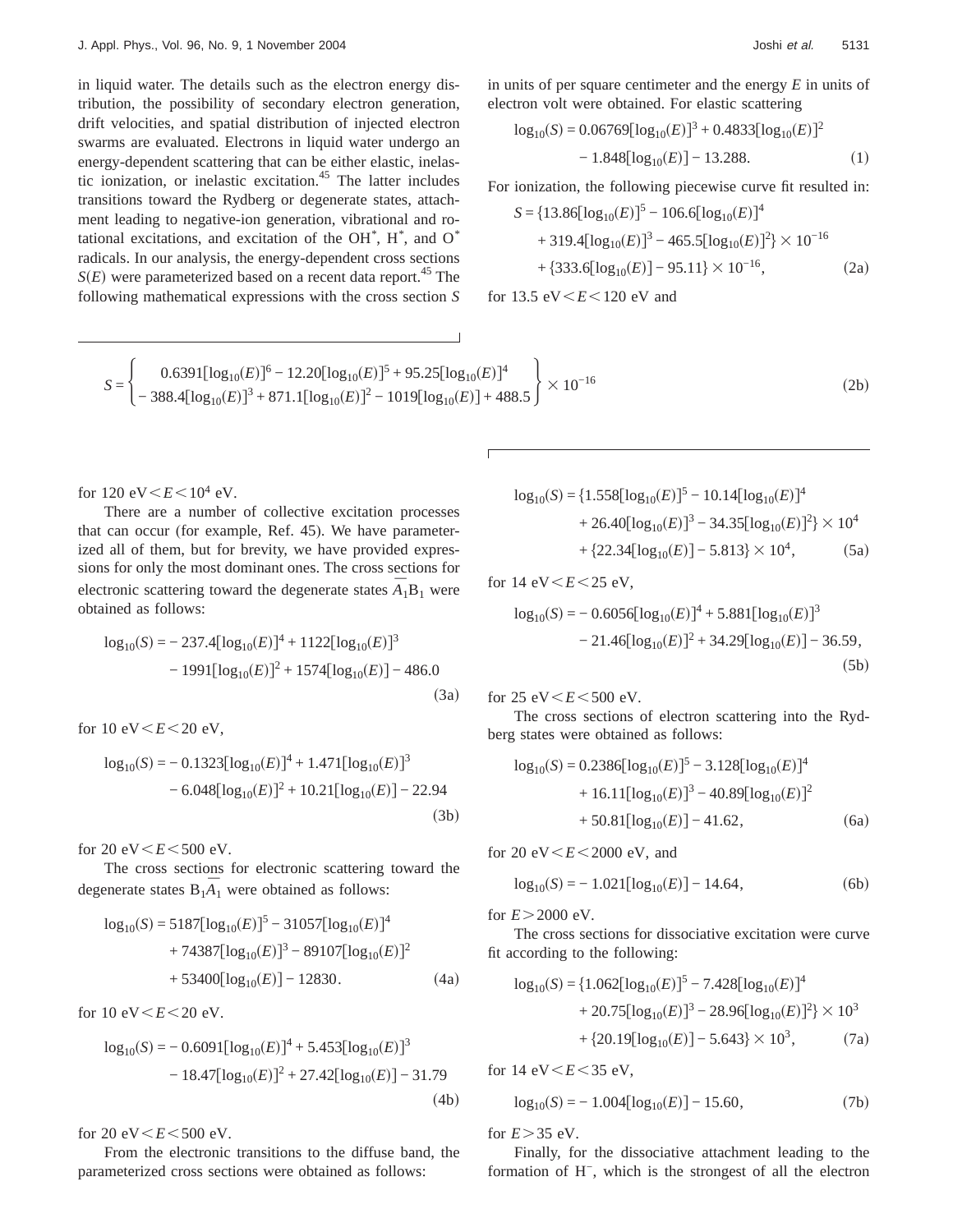

FIG. 1. Energy-dependent elastic and inelastic scattering rates used for the electron Monte Carlo scattering.

attachment processes, the parameterized equation for the 4–11 eV range, with zero values elsewhere was obtained as follows:

$$
S = (5.083E4 - 90.16E3 + 599.7E2 - 1771E + 1958)
$$
  
× 10<sup>-19</sup>, (8a)

for  $4 \text{ eV} \leq E \leq 6 \text{ eV}$ .

for 6 eV $\leq E \leq 7$  eV,

$$
S = (1.569E4 - 41.13E3 + 402.6E2 - 1744E + 2824)
$$
  
× 10<sup>-17</sup>, (8b)

$$
S = (0.5958E4 - 20.97E3 + 275.4E2 - 1600E + 3473)
$$
  
× 10<sup>-18</sup>, (8c)

for 7 eV $\leq E \leq 9$  eV,

$$
S = (-4.032E3 + 148.4E2 - 1806E + 7275) \times 10-20,
$$
\n(8d)

for 9 eV $\leq E \leq 11$  eV.

The energy-dependent scattering rates from the cross sections for elastic scattering, ionization, and all the excitation processes obtained from the previous polynomial fitting are shown in Fig. 1. At low energies, elastic scattering dominates, and can thus be expected to lead to low mobilities and electron energies. This is particularly true under the conditions of isotropic angular scattering.

The Monte Carla scheme is a stochastic, kinetic approach that involves the space-time dynamical evolution of a swarm of simulation particles. The particles are taken to obey Newtonian mechanics, and their movements consist of a series of free lights, peppered by random scattering events.<sup>46</sup> Based on the self-scattering (or the null scattering) technique, the stochastic free-flight time  $t_{FF}$  (or mean-timeto-collision) is obtained from the maximum scattering rate  $R_{\text{max}}$  as follows:  $t_{FF} = -[\ln(r)]/R_{\text{max}}$ , where *r* is a random number and "ln" stands for the natural logarithm. The  $R_{\text{max}}$ value is obtained by taking the maximum of the various energy-dependent scattering rates  $R_i(E)$  with all the elastic





FIG. 2. Angular distribution with random number for elastic scattering for three different electron energies.

and inelastic processes taken into account. In general, the scattering rate  $R(E)$  is related to the corresponding cross section  $S(E)$  for that process obtained as follows:  $R(E)$  $=S(E)Nv(E)$ , where *N* is the density of water molecules and  $v(E)$  is the energy-dependent electron velocity. This scattering rate can also be used to crudely estimate the electron mobility  $\mu$  for a thermal distribution of energies. In the collision-dominated regime,  $\mu=q\langle\tau\rangle/m$ , where  $\langle\tau\rangle$  is the average collision time and *m* is the electron effective mass. Since roughly  $\langle \tau \rangle \sim 1/\langle R \rangle$ , the electron mobility works out about  $6\times10^{-6}$  m<sup>2</sup>/V/s for a thermalized energy distribution from the values of Fig. 1.

Monte Carlo simulations were carried out by injecting a swarm of 6000 particles from the cathode at a given electric field. The electric field was not updated (as done in usual "particle-in-cell" codes  $47$ ) on the assumption of a low electronic charge density. The initial energies were assigned based on a thermalized Boltzmann distribution. A time step of 0.01 fs was used for the highest water density (i.e., 1 gm/cc) because of the high elastic scattering rate shown in Fig. 1. The angular distribution was taken to be isotropic for the inelastic processes. For elastic scattering, a Rutherford-Moliere <sup>45</sup> differential cross section  $S(\theta)$  of the form

$$
S(\theta) = K_1/[K_2 - \cos(\theta)],\tag{9}
$$

was used, with  $K_1$  and  $K_2$  being the angle independent constants based on the energy, atomic number, and screening parameter.<sup>45</sup> From Eq.  $(9)$ , the angle selection for the final state after elastic scattering can be ascertained from the distribution  $S(\theta)$ , by invoking a random number "*r*" and by using the following relation:

$$
r = \left[\int_{0}^{\theta} S(\theta)\sin(\theta)d\theta\right] / \left[\int_{0}^{\pi} S(\theta)\sin(\theta)d\theta\right].
$$
 (10)

Carrying out the integration leads to a closed form expression for the angle  $\theta$  in terms of the random number "*r*." Figure 2 shows the angular distribution as a function of the random number for the three electron energies. As evident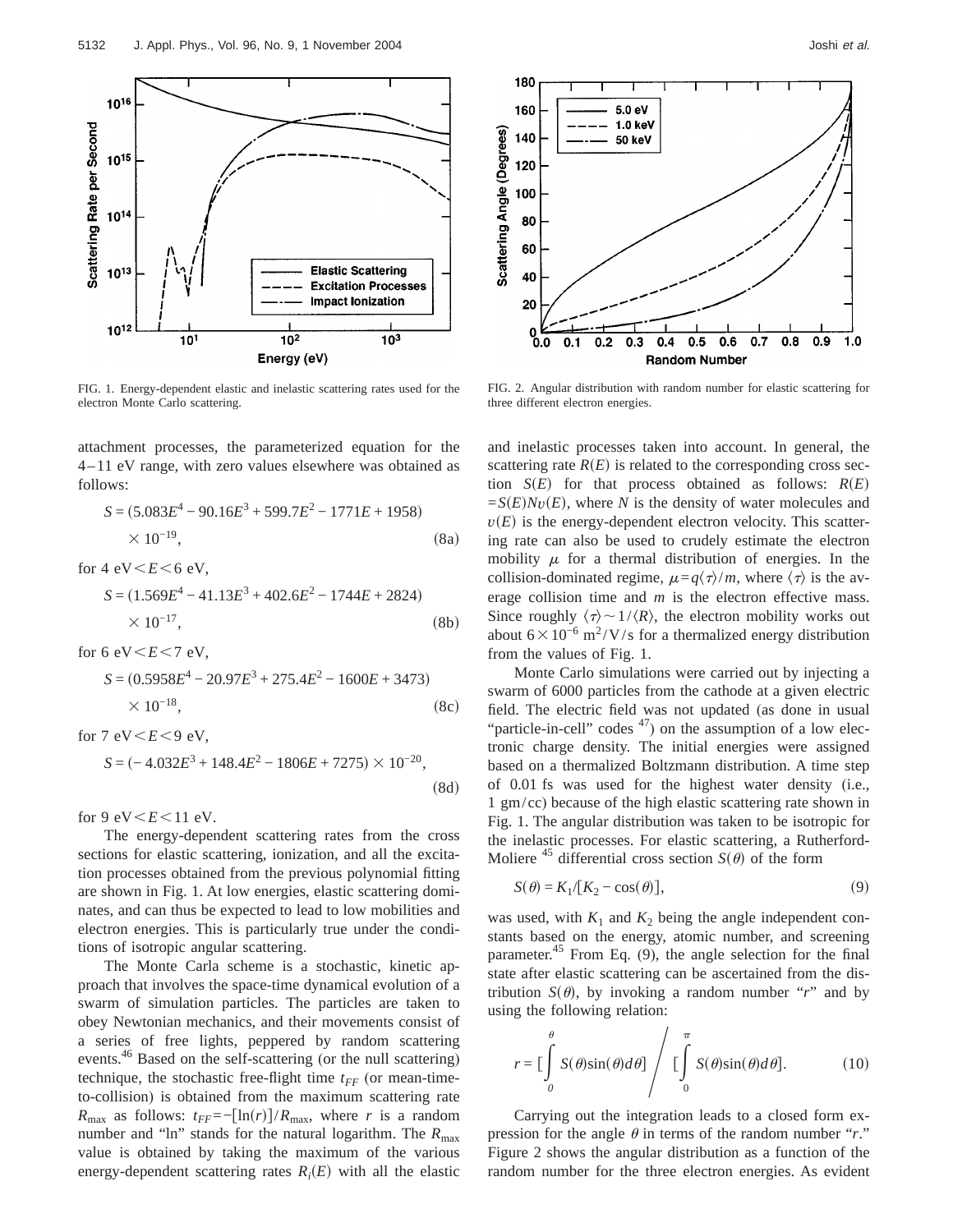

FIG. 3. Time-dependent Monte Carlo results showing the swarm kinetic energies at a 10<sup>8</sup> V/m field for various density factors *F*.

from the curves, the scattering is almost isotropic for small energies and shifts toward an anisotropic, small forward angle behavior only at very large energies. This essentially implies that the electrons injected from the cathode are likely to be heavily scattered in a random fashion and that they would be unable to pickup much energy. Their mobility would therefore remain close to the  $6\times10^{-6}$  m<sup>2</sup>/V/s value.

Clearly, the scattering rate depends on the liquid density *N*. The most favorable condition for energy gain, and arguably, a pathway to possible impact ionization occurs at low densities. This situation can occur for long-voltage pulses that can cause internal heating and bubble formation or under optical excitation. In order to ascertain the density dependence for possible impact ionization, we carried out Monte Carlo runs for different water density values (hence, different scattering rates) by releasing 6000 electrons from the cathode and following their trajectories for relatively short times. The distributions of the swarm in position and energy space, as well as the production of the secondary electrons due to ionization were monitored. Figure 3 shows the time-dependent mean swarm energy at a field of  $10^8$  V/m and various fractional density factors  $F$  (here  $F=1$  indicates the normal water density). As the density is decreased, the scattering rates scale down to lower values, thereby increasing the velocity and energy of the particles. A snapshot of the spatial electron swarm distribution from the cathode (at  $z=0$ ) after 1.6  $\times$ 10<sup>−12</sup> s is shown in Fig. 4. Most particles are seen to still lie near the cathode. For the higher *F* values (corresponding to the highest scattering and smallest mobility), the distribution is bunched more tightly and shows a peak toward the low *z* values.

The number of impact ionization events for the  $10^8$  V/m field are given in Fig. 5. At the highest density factor of 0.006, substantial numbers of secondary-charge carriers are predicted within a relatively short time. However, increasing the density factor to about 0.01 (not shown) resulted in almost no ionization event, and a very low drift velocity. In our simulations, higher electric fields were also used, and the corresponding upper bound on *F* required for initiating ion-



FIG. 4. Spatial distribution of the electron swarm from the cathode (at *z*  $=0$ ) after 1.6 ps.

ization events decreased. Figure 6 shows a plot of the electric field versus the maximum allowable density factor for ionization. For the peak breakdown fields of about 4  $\times$  10<sup>9</sup> V/m for the water observed experimentally,<sup>2,9</sup> our results indicate that normal water densities would be too high to facilitate the ionizing avalanche necessary for triggering the breakdown. This clearly demonstrates that electron injection at the cathode cannot play a dominant part in the breakdown for the short-pulse conditions, and is only likely to produce slow moving negative ions (through trapping or attachment), or quasi-localized electron bubbles.

#### **III. ENERGY-BAND MODEL FOR LIQUID WATER**

We next examine the breakdown phenomena and related polarity effects based on an energy-band model for homogeneous liquid water. Such energy-band approaches have been used in the past.<sup>31,48</sup> Figure 7(a) shows a simple schematic of the bands under zero-field, equilibrium conditions. Based on published data,<sup>31</sup> water was taken to have a band gap of



FIG. 5. Time evolution of the number of ionization events for a  $10^8$  V/m field and various density factors.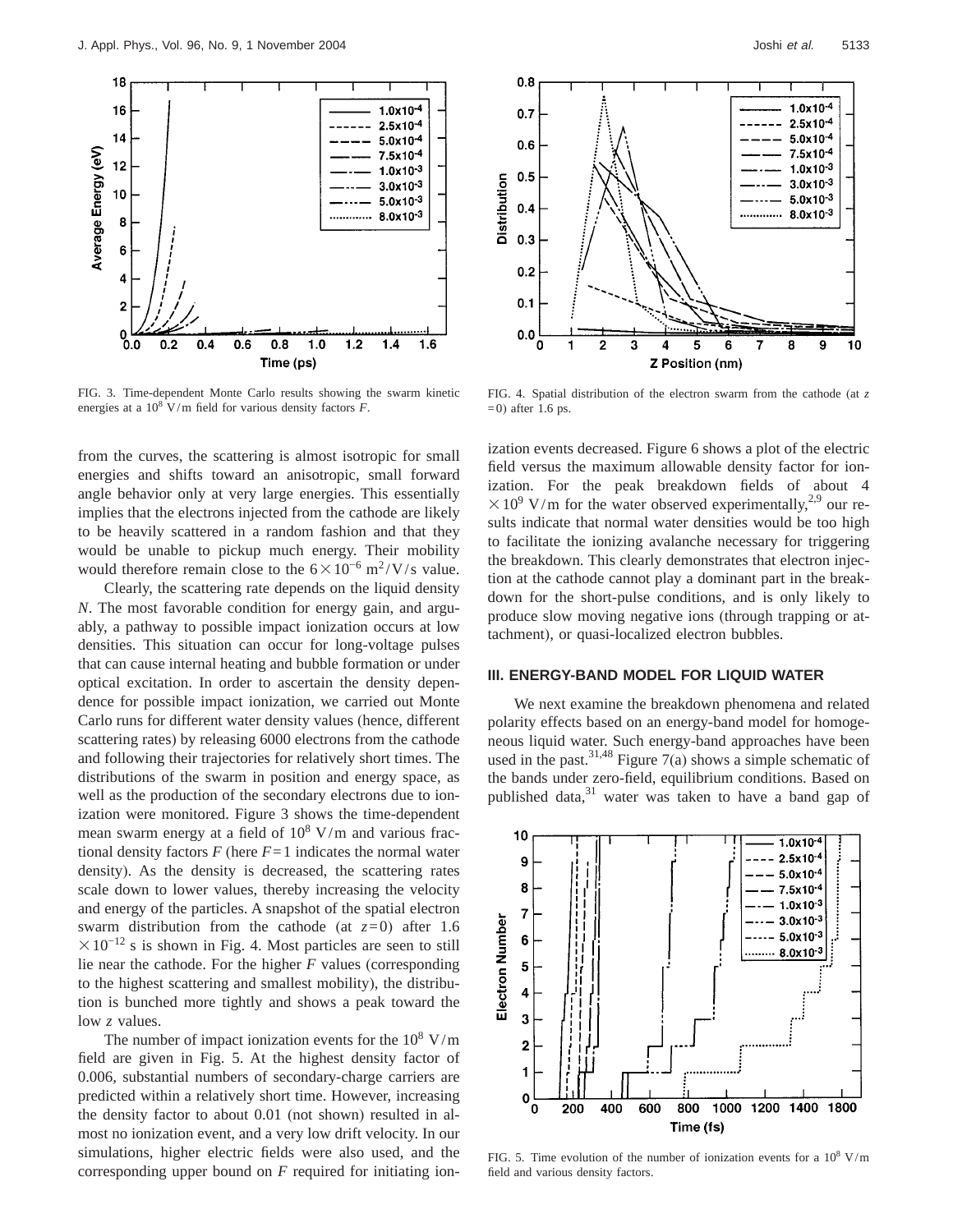

FIG. 6. Monte Carlo calculation of the water density factor vs the maximum electric field required for ionizing multiplication.

8.5 eV and an electron affinity of  $\sim 0.8$  eV. For common electrode materials (e.g., stainless steel, brass etc.), the metal work function is near 4.5 eV. Space-charge effects and a built-in electric filed (with opposing directionality) will occur at both electrodes under these conditions. Obviously, for a small work function, the band bending and space-charge polarity at the metal interfaces would be reversed. At high bias, the band would change as sketched in Fig. 7(b), and a unidirectional field would prevail.

Breakdown usually implies a sudden rise in the carrier density (though a dramatic increase in mobility would have a similar effect), and the following sources for charge creation



FIG. 7. Energy-band representation for liquid water. (a) zero bias, equilibrium condition and (b) with external bias.

and/or injection exist, as sketched in Fig. 8. (i) Electronic injection from the cathode [processes "4" or "5" of Fig. 8(a)] can lead to the formation of negative ions due to electron capturing trapping (because impact ionization cannot occur as already shown). There could also be an annihilation of positive ions [process "1" of Fig. 8(a)]. In theory, electronic injection can occur either via the tunneling of cold electrons [process "5" of Fig. 8(a)], or thermionic emission, or injection of hot electrons due to an Auger effect [processes "1–4" of Fig. 8(a)]. Of these, the thermionic emission can be neglected due to the near-thermal conditions for the present short-pulse scenario. Cold electron tunneling is also not likely due to the relatively large energy barrier to the conduction band. The Auger processes 1–4 are also likely to be weak because this process requires that the electron transition "2" be quite strong to provide the energy boost for process "3." However, the electron populations close to the Fermi level will be much smaller than those at much lower energies. Hence, transition "2" from a level close to the Fermi level is not as likely as the localized shuffling of metallic electrons in the vicinity of level "1". The cathode can be expected to primarily supply current due to process "1", resulting in direct electronic transitions from the metal to the positive ionic sites. Here, we have assumed that only process "1" is of significance. This will produce a conduction current that limits the displacement component and prevents large increases in electric fields near the cathode.

Electronic charge-transfer processes occurring near the anode include: (i) Electron transfer via tunneling at the anode from negative ions, as shown in Fig. 8(b). In general, numerous negative ions such as OH−, C1−, and I− can exist near the anode. For simplicity, only the OH− ion is considered here, with an energy separation of about 0.7 eV from the valence band.<sup>31</sup> This assumes nearly pure water, and as such, represents an idealized limiting condition. As evident from Fig. 8(b), the OH− ions in a very close proximity to the anode would be unable to transfer electrons due to the near complete state filling of the metallic band. A significant field dependence to the charge transfer from the OH− ions is to be expected due to the band bending. (ii) Field ionization <sup>49</sup> due to the tunneling of electrons from neutral water molecules as sketched in Fig. 8(c). As seen in Fig. 8(c), the effective energy barrier to the electron transfer process can be fairly small in the order of  $\sim$ 2–3 eV. This field ionization rate  $R_1$ is strongly field dependent and roughly given as follows.<sup>39,50</sup>

$$
R_I = [(qEa)/h] \exp[-(ma\pi^2 \Delta^2)/(qEh^2)],\tag{11}
$$

where *h* is the Planck's constant, *a* is the molecular separation ( $\sim$ 0.31 nm for water at normal densities), *q* is the electronic charge magnitude, and  $\Delta$  is the ionization energy barrier for water. Generally, the ionization potential for an isolated water molecule is quite large.<sup>51</sup> However, as shown recently, the clustering of water molecules, combined with the presence of an external field, effectively leads to a significant energy lowering.<sup>51</sup> Here, we treat the energy barrier as a fitting parameter and seek to obtain the numerical value that would yield a good agreement with the experimental results. Based on Fig. 8(c), field ionization can lead to a continuous transfer of electrons in a sequential hopping man-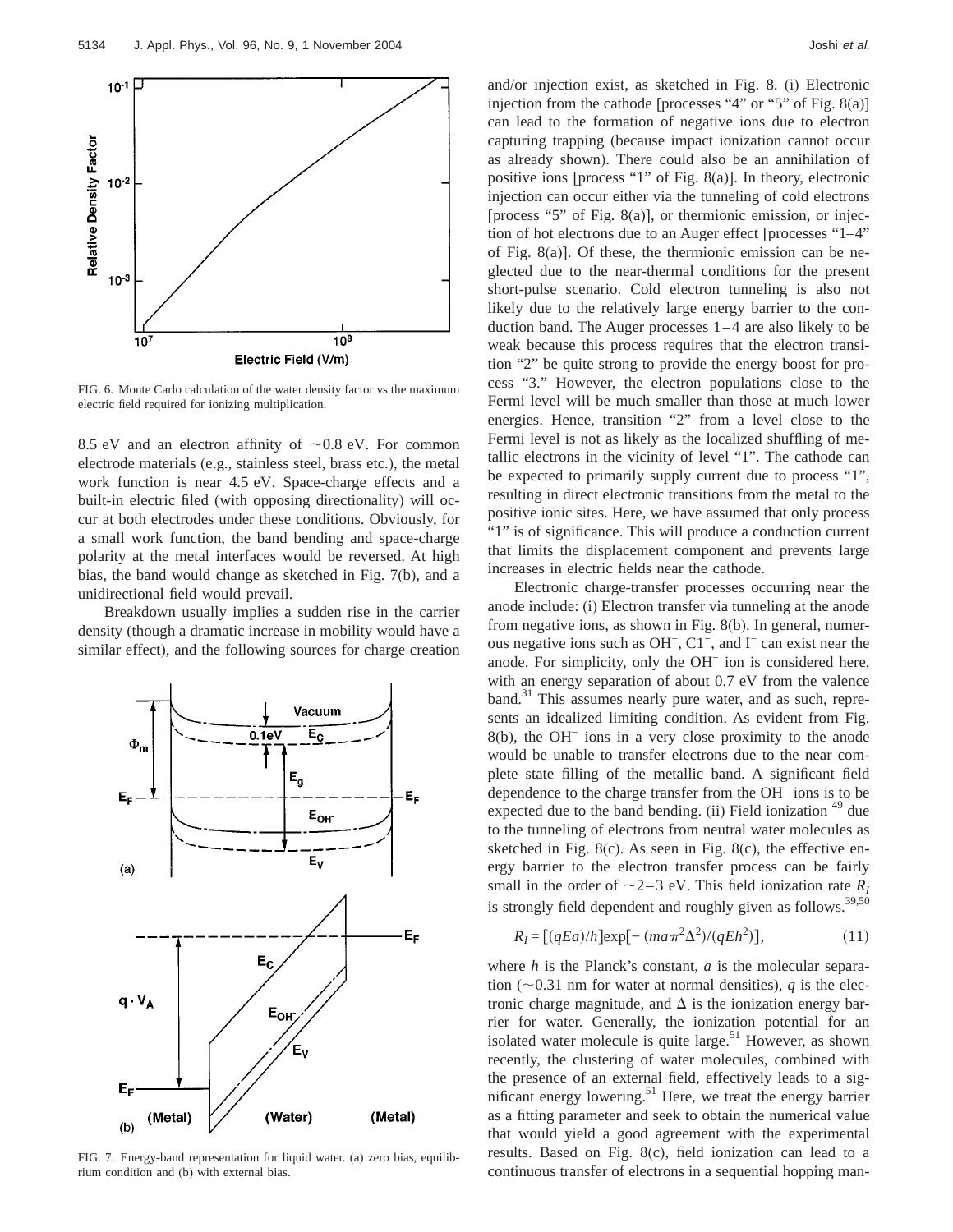



FIG. 9. Field-dependent Zener tunneling rate.

ner through a chain of neighboring molecules, provided that sufficiently high fields are accessible.

Since the precise values of effective mass, ionization energy, and molecular separation are not known, the following generic form was taken to represent the field-dependent ionization rate  $R_i$ :

$$
R_I = [(qEa)/h] \exp[-K_1/E], \qquad (12)
$$

where  $K_1$  is an adjustable parameter. A value of 4.27  $\times$  10<sup>9</sup> V/m was seen to work in providing a quantitative agreement with the experimental data, as discussed in the next section. This corresponds to an effective ionization barrier of 2.3 eV. The resulting field-dependent ionization rate for this  $K_1$  value is shown in Fig. 9. For electric fields beyond  $5 \times 10^8$  V/m, a fairly high ionization rate is predicted. As will be shown in the next section, this contributes to a localized breakdown, and the high-field ionization cascades down to successive segments. It may be pointed out that field ionization does not require the presence of seed electrons nor the charge transfer. Hence, the breakdown event can propagate at the speed of the electric field and can be very fast due to the exponential dependence of the ionization rate on the field. Also, the process would not be limited by the carrier drift.

The electronic transition probability  $p(E \text{ and } z)$  from the negative ions to the metallic anode as shown in Fig. 8(b) is position and field dependent and governed by the wave function overlap between the ionic location and the  $z=0$  anode. Assuming a decaying exponential wave function and using the Wigner-Kramers-Brillouin (WKB) approximation<sup>52</sup> for tunneling from the ions to the metal through the water band gap leads to the following:

$$
p(E \text{ and } z) = \exp[-\alpha z] \exp[q(\phi_m - 6.3 + Ez)/\{k_B T\},\tag{13a}
$$

FIG. 8. Schematic of charge-transfer processes in liquid water. (a) Various electron injection processes at cathode, (b) electronic tunneling from ions at the anode, and (c) field ionization process from a neutral molecule from Ref. 49.

for 
$$
\{z[E - \alpha k_B T / q]\} < 6.3 - \phi_m
$$
,  
\n $p(E \text{ and } z) = 1.0.$ , (13b)

for 
$$
\{z[E - \alpha k_B T/q]\} \ge 6.3 - \phi_m
$$
,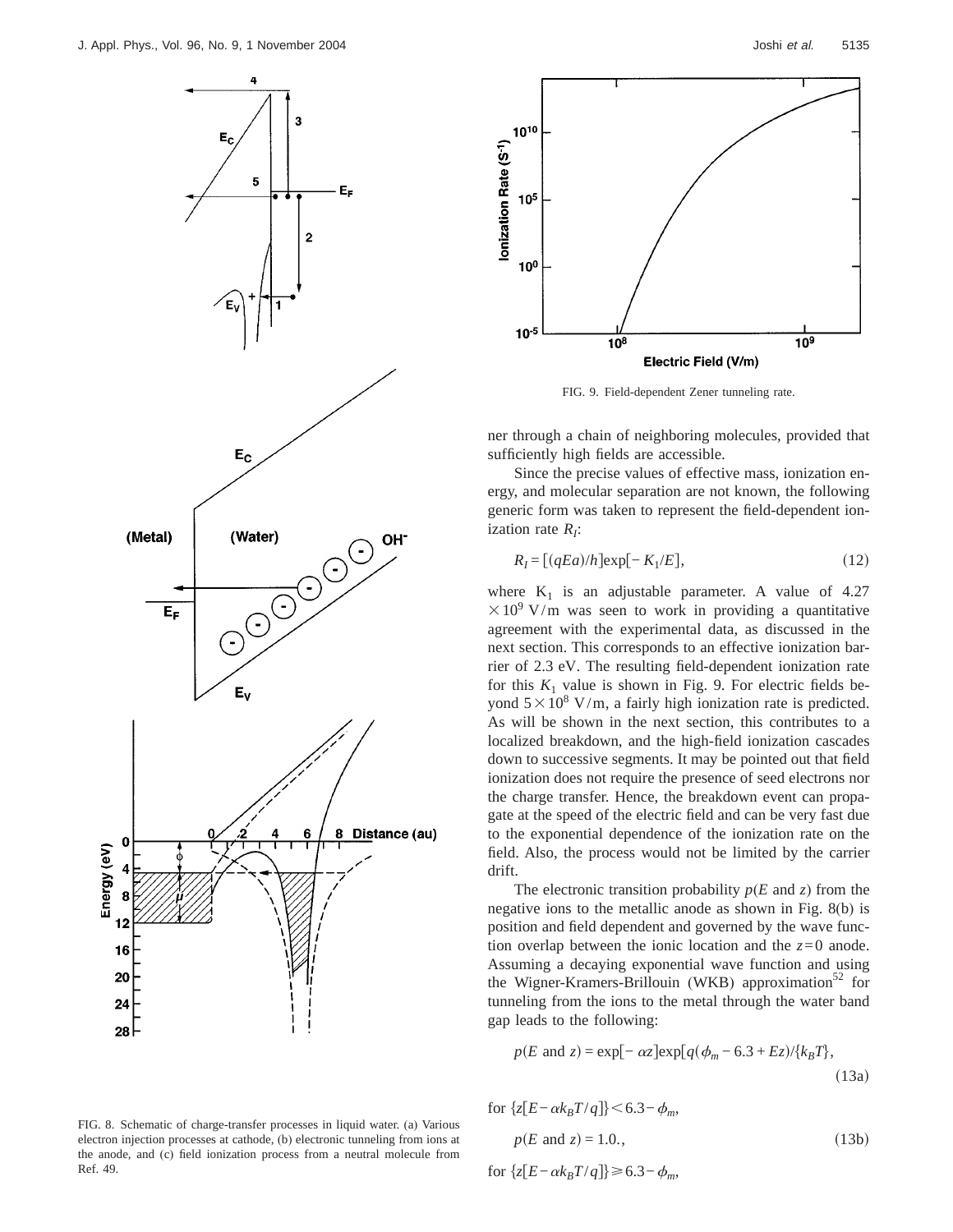

FIG. 10. Electron hopping conduction probability at the anode as a function of electric field for various a values.

$$
p(E \text{ and } z) = 0.0,\tag{13c}
$$

for  $6.3<\phi_m$ , where  $\phi_m$  is the metal work function in electron volt and  $\alpha$  is a characteristic parameter that describes the wave function decay. Here, the wave function (centered at the ion) was taken to be  $\sim \exp[-\alpha |z|]$ , with  $\alpha \sim 6.45$  $\times$ 10<sup>9</sup> m<sup>-1</sup>. Such decaying exponential descriptions of the wave function are commonly used in the treatment of hopping conduction in ions. Figure 10 shows the plots of this anode-side probability as a function of electric field for three different  $\alpha$  values. It is evident that (a) the tunneling probability increases with the electric field as expected, (b) the probability is higher for a metal with a larger work function, and (c) finally, a distinct field-controlled switching characteristic is evident in Fig. 11. Thus, beyond a critical anode field, a sharp transition toward a large device conduction can be expected. The work-function dependence is important, and implies that large work-function metals will facilitate a large anode current, leading to smaller hold-off voltages.

Finally, the cathode probability,  $p<sub>C</sub>$ , for electron emission into the conduction band (process "a" of Fig. 8) can be expressed in the WKB approximation obtained as follows:

$$
p_C = \exp[-\{4(2mq)^{0.5}/(3E\hbar)\}\{\phi_m - 0.1 - (qE/\{4\pi\varepsilon\})^{0.5}\}],
$$
\n(14)

where  $E$  is the electric field at the cathode,  $\hbar$  is the reduced Planck's constant, and  $\varepsilon$  is the permittivity. As discussed



FIG. 11. Schematic of the quasi-two-dimensional continuum model used for water breakdown simulations.



FIG. 12. Time-dependent circuit current from the simulations in response to a 40 kV,200 ns pulse.

recently, $42$  the permittivity can be field dependent. This aspect was taken into consideration by using a variable  $\varepsilon(E)$ value. Due to the relatively large energy barrier between the metal Fermi level and the conduction band of water, this  $p_C$ value is relatively low. The dominant conduction mechanism at the cathode would be of electron flow from the metal to the positive-ion states.

#### **IV. TIME-DEPENDENT ANALYSIS**

A time-dependent simulation model was developed and implemented, as shown in Fig. 11. A 50  $\Omega$  external resistor, *R*, along with a supply voltage  $V_{\text{app}}$ , was placed in series with the simulation volume representing the water-filled switch device. The entire device simulation region was divided into a central region consisting of "N" boxes of equal size and characterized by ion transport on the basis of drift-diffusion (DD) theory. The DD approach was also used to update both the negative and position ion densities within each box taking account of inflows and outflows, bulk recombination and generation, charge creation due to field ionization [Eq. (11)], negative-ion generation at the cathode, positive-ion decay at the anode [based on Eqs. (13a)–(13c)], and positive-ion annihilation at the cathode via electron transfer. The existence of free electrons was neglected. Current continuity was used to update the internal electric field *E*(*x* and *t*) and the potential at grid points within the center of each box through the relation  $J_{\text{cct}}(t) = [V_{\text{app}}(t) - V_{\text{dev}}(t)]/R = d[\varepsilon(E)E(x \text{ and } t)]/dt$ + $\sigma E(x$  and *t*), where  $V_{\text{dev}}$  is the device voltage and  $\varepsilon(E)$  is the field-dependent permittivity. Based on a detailed atomiclevel analysis of the electrical response of water dipoles at the metal-liquid interface, $42$  an effective field-dependent permittivity was used. This effectively leads to electric-field enhancements arising from a positive feedback mechanism, since permittivity decreases with increasing electric field. The cross sections were assumed to be rectangular, with the dimension increasing linearly from 0.85 mm at the wire to a larger 22 mm value at the plane electrode in keeping with experimental data.<sup>9</sup> The distance between the wire and plane electrodes was taken to be 200  $\mu$ m.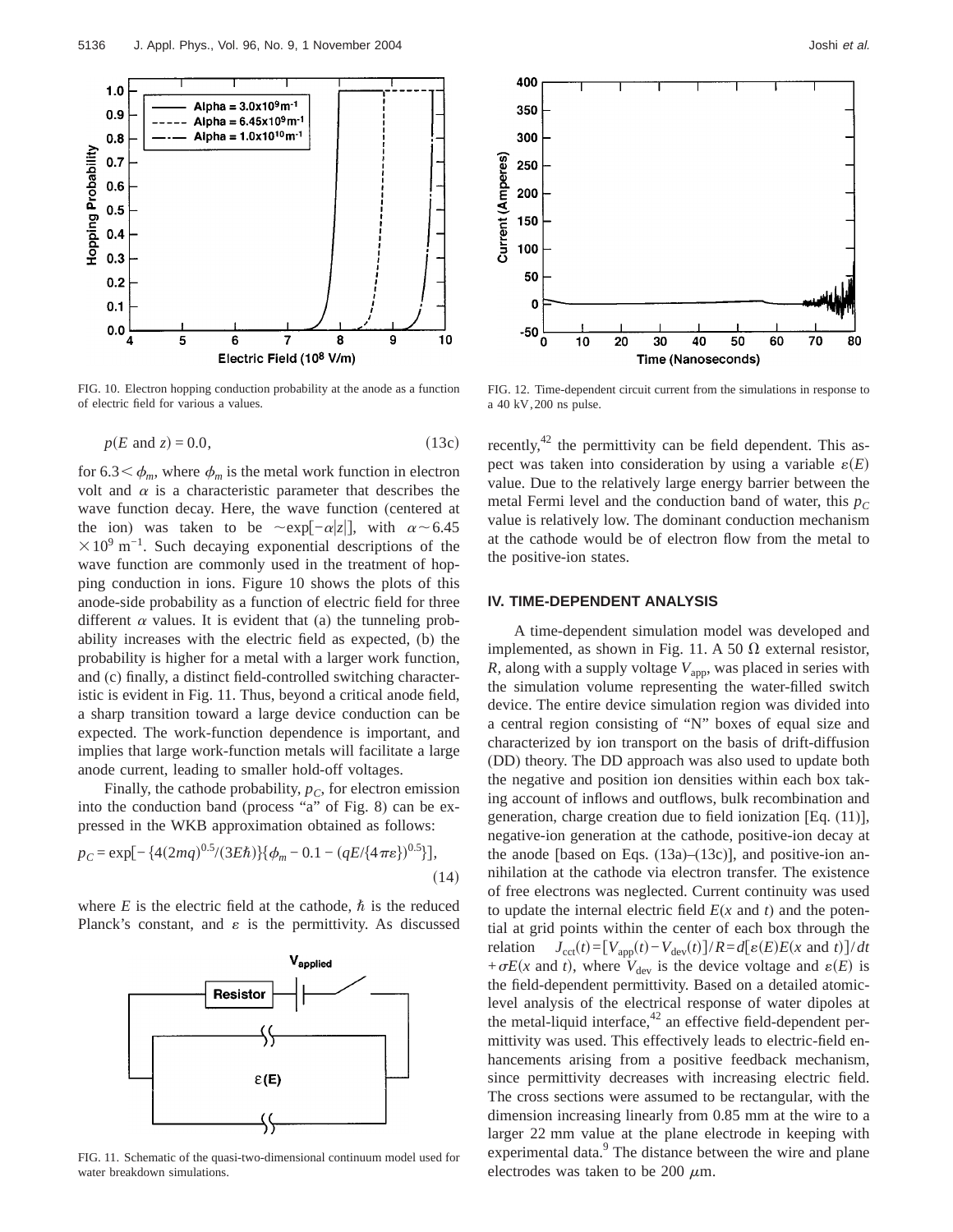

FIG. 13. Experimental data for the time-dependent circuit current for a 200 ns pulse.

The time-dependent simulation results for the previous geometry and a 200 ns, 40 kV electrical pulse were obtained by incorporating all of the charge transport and fielddependent processes. Figure 12 shows the time-dependent current for an ionization energy of 2.3 eV. The initial, sharp subnanosecond drop from a high value represents a strong displacement current. It is particularly large here because the effective inductive and/or capacitive elements were not included in the external circuit. The current is seen to quickly decay to insignificant levels until about 70 ns. Current growth and oscillations then become dominant, and breakdown is predicted. The time frame and the large characteristic current swing obtained are in good agreement with the actual experimental data shown in Fig. 13. The breakdown is predicted to be initiated at the anode and to progressively move toward the cathode. The snapshots of the longitudinal electric field along the direct anode-cathode axis at different times are shown in Fig. 14. A collapse of the electric field near the anode is predicted, with a progression toward the cathode. This is due to the buildup of a large density of negative ions at the anode side from the field ionization,



FIG. 14. Calculated distribution of the electric along the longitudinal direction at four time instants. The collapse of the field starting from the  $z=0$ anode side is evident.



FIG. 15. Calculated distribution of the negative-ion density along the longitudinal direction at four time instants. The density is predicted to buildup with time starting at the anode.

which reduces the electric field and resistivity. Figure 15 shows the snapshots of the negative charge density at 0.1, 1.0, 60, and 68 ns from the initiation of the external pulse. Even though the equilibrium OH− levels are roughly in the order of  $3.6 \times 10^{21}$  m<sup>-3</sup>, values as high as  $5 \times 10^{26}$  m<sup>-3</sup> are predicted near the anode. At times near 70 ns, this density progressively increases with the onset of the breakdown. The corresponding positive-ion densities, shown in Fig. 16, decrease with time. This is primarily due to recombination, as ionic drift velocities are generally too small to allow for the rapid carrier flush out. Quite conceivably, such recombination is likely to give rise to radiative processes, as have been observed in the experiments.

#### **V. SUMMARY AND CONCLUSIONS**

In conclusion, we have analyzed the electric breakdown process in a homogeneous liquid water for short electrical pulses in the nanosecond range. Unlike most previous break-



FIG. 16. Calculated distribution of the positive-ion density at three time instants. The density continually decays due to the ion recombination at the anode end.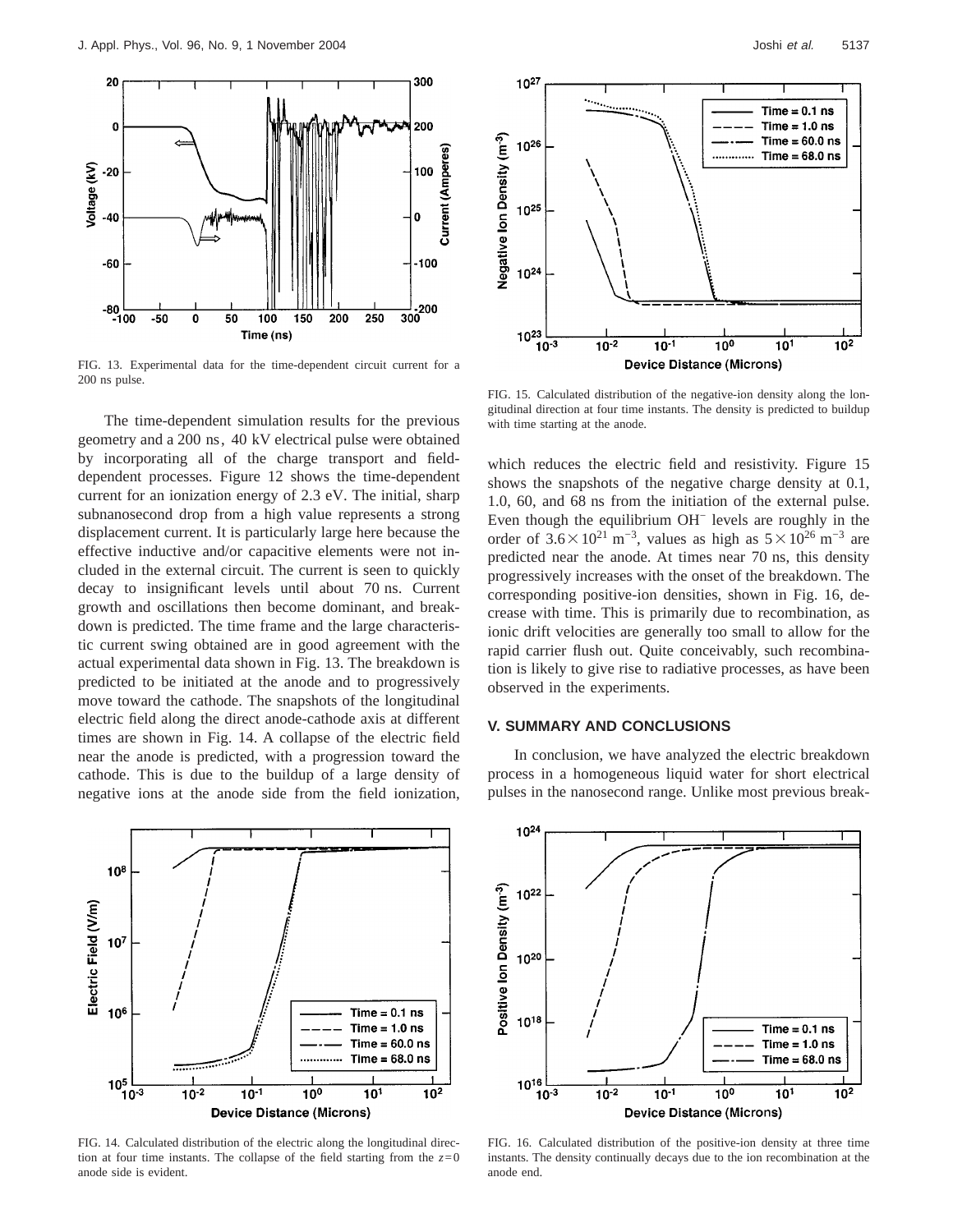down studies involving pulses in the microsecond range or higher, internal heating cannot be a factor in the present situation. Consequently, the liquid vaporization-related density reductions become irrelevant to the breakdown physics. In this contribution, we have attempted to probe the breakdown process based on the nonlinear, field-dependent mechanisms.

It has been shown here on the basis of Monte Carlo simulations that breakdown would not be the result of electron-impact ionization from the cathode injection. The results showed that strong elastic scattering, coupled with the highly isotropic angular deflections, prevent electrons from picking up the requisite energy. Consequently, the energy distributions were predicted to remain far below the threshold for impact ionization, despite the high external electric fields. It was also shown that only under low-density situations (as might exist due to bubble formation or partial vaporization), or upon external photoexcitation, might the electron-impact ionization process be operative. The results of the Monte Carlo analyses are also keeping with the observed polarity dependence. The electron-initiated processes would have implied a cathode initiation of the breakdown process. However, experimental data clearly indicates that breakdown is initiated at the anode and proceeds via streamers propagating toward the cathode.

A drift-diffusion model was then used in this study to probe the time-dependent dynamics of breakdown. Field ionization, as well as charge transfer at the two electrodes, and bulk recombination were all accounted for in the model. Our results indicate that field ionization (i.e., the Zener process) could only be responsible for the dramatic nonlinear increases in the current and local ion density, provided the ionization energies as low as 2.3 eV were to exist. Since this phenomena is field dependent, it is predicted to almost always start from the regions of highest electric fields, i.e., the wire electrode for the wire-plane geometries, regardless of the polarity. This is in agreement with the experimental observations. However, the relatively low-field ionization energies of  $\sim$ 2.3 eV necessary for this scenario are somewhat unrealistic, and probably precludes this possibility.

Thus, our modeling results indicate that neither the field ionization in a homogeneous liquid water nor the electroninitiated impact ionization is likely to be the processes responsible for the experimental observations. Instead, other mechanisms not considered here would effectively be operative. Firstly, the presence of high electric fields at the contacts (especially the wire electrode) might promote the formation of nanocracks within the water as suggested recently.<sup>53</sup> Physically, this might arise from a net momentum transfer from either the electron swarm injected at the cathode or due to moving ions, as the charges accelerate in the high-field region. The nanocracks (or local reductions in the water density) could facilitate subsequent charges passing through the nanocrack to acquire greater energies. In time, such cracks might spread and also allow for some impact ionization. However, our preliminary analysis based on the GROMACS simulation tool,<sup>54</sup> which uses an atomistic approach, indicates that there would be no significant crack formation. This aspect will be reported in detail elsewhere. Next, it must be mentioned that the possibility of electronfacilitated (inelastic) field ionization was ignored here. This might be likely in the regions of large quasi-free electron populations and high electric fields. The inelastic energy loss from the quasi-free electrons could assist the field-ionization process. However, this is not likely to be very important, given the predicted lack of free and energetic electrons.<sup>32</sup> Experimental evidence is in support of the rapid solvation of free electrons.

The field dependent, Grotthuss-type mobility enhancements due to the proton transfers were also not considered here. However, based on the experimental data, such mobility enhancements are less than an order of magnitude.<sup>55</sup> So while this mechanism would certainly contribute additively to increases in the current, a breakdown or runaway phenomena would not result. Finally and more importantly, this analysis has been based on an energy-band picture, which is strictly valid for periodic, homogeneous lattices, or in the presence of long-range order. In water, however, there is no long-range order, and the constant motion of the molecular dipoles produces local fluctuations in the potential. Under such circumstances, dynamic shifts in the electronic states can be expected, leading to a field-assisted electron transfer  $(i.e., tunneling)$  between neighboring molecular sites.<sup>56</sup> The molecular fluctuations would provide a mechanism for bringing an occupied energy state of molecule "A" in line with an unoccupied energy state of a nearby molecule B, at least for a finite time, as the energy of individual molecules: shifted in response to structural changes. So effectively, there could be an effective field ionization based on the electron transfer during limited periods of time. However, the fluctuations in the ionization energy would be perturbative.<sup>57</sup> Hence, large deviations from the experimental reports of  $\sim$  5.2 eV ionization energies for water, based on many-body effect, $51$  are not expected. Certainly, values as low as 2.3 eV as required here, would not apply for long periods of time.

The central conclusion from this quantitative analysis is that the ionization process (whether electron impact or Zener tunneling) in homogeneous, liquid water cannot be responsible for the experimental effects. A random distribution of pre-existing microbubbles within the liquid would adequately explain the observed breakdown fields and time delays. Physically, the situation would be similar to that occurring in the ceramics and nanogranular dielectrics. The strong electric fields capable of field ionization at the liquid-bubble interface would initiate the charge generation. The subsequent impact ionization within the bubble gas would create a large plasma formation and conductivity enhancements. The polarity effects would arise from the finite lifetime of free electrons in liquids. The details of the microbubble processes and quantitative results for the breakdown phenomena will be discussed elsewhere.

#### **ACKNOWLEDGMENTS**

This work was sponsored by an AFOSR-MURI with Grant No. F49620-01-1-0354 on Compact Portable-Pulsed Power. One of the authors (R.P.J.) appreciates the useful discussions with J. Lehr (Sandia National Laboratory).